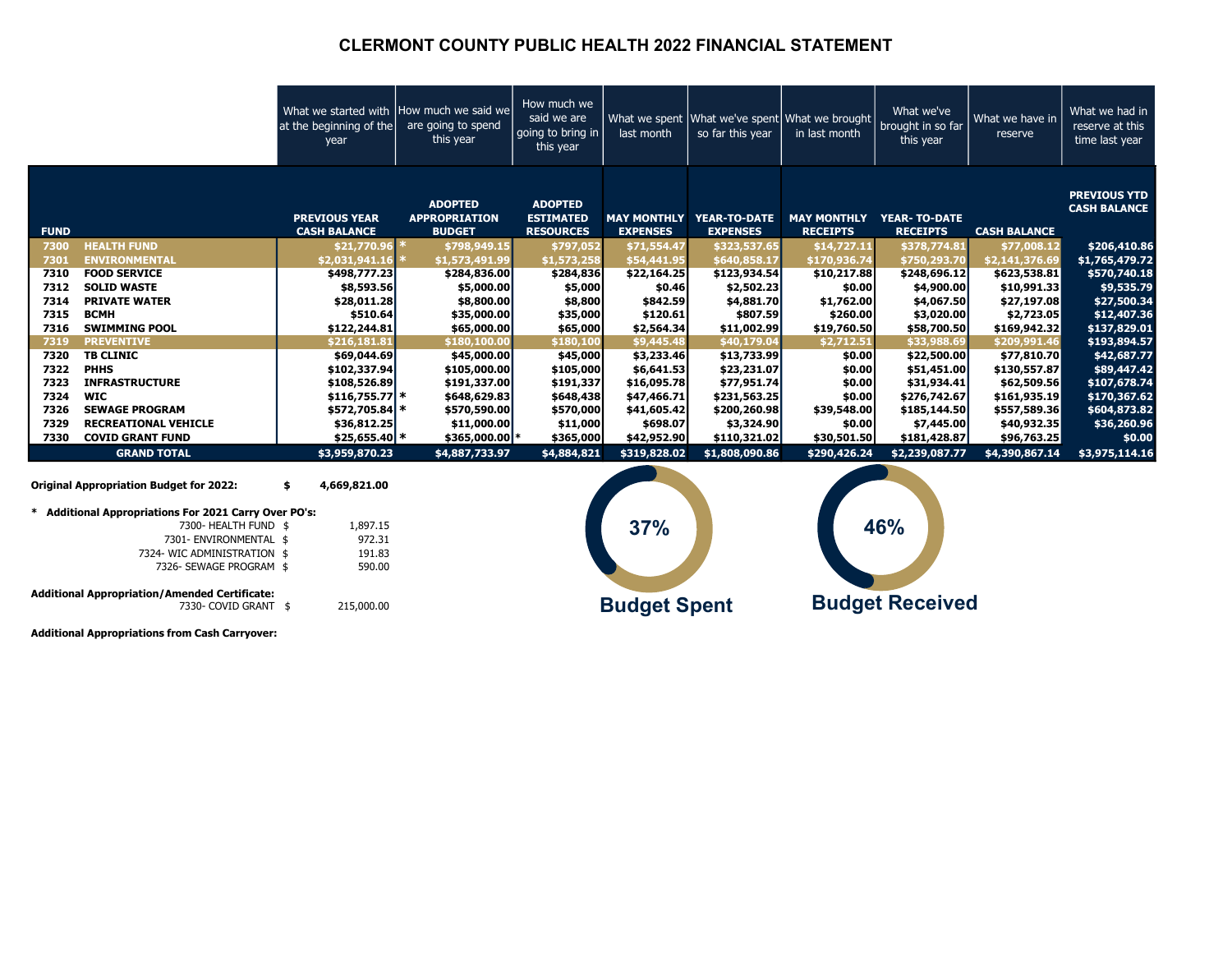|               |                                      | 1st Quarter  | <b>APR</b>   | <b>MAY</b>  | <b>JUN</b> | <b>JUL</b> | <b>AUG</b> | <b>SEP</b> | OCT    | <b>NOV</b> | <b>DEC</b> | <b>YTD</b>   |
|---------------|--------------------------------------|--------------|--------------|-------------|------------|------------|------------|------------|--------|------------|------------|--------------|
|               | 7300                                 |              |              |             |            |            |            |            |        |            |            |              |
| MISC00        | Miscellaneous                        | \$45.00      | \$0.00       | \$52.55     | \$0.00     | \$0.00     | \$0.00     | \$0.00     | \$0.00 | \$0.00     | \$0.00     | \$97.55      |
| <b>MLFORD</b> | <b>Milford City Contract</b>         | \$0.00       | \$0.00       | \$14,674.56 | \$0.00     | \$0.00     | \$0.00     | \$0.00     | \$0.00 | \$0.00     | \$0.00     | \$14,674.56  |
| <b>TWPVIL</b> | Township & Villages                  | \$363,977.70 | \$0.00       | \$0.00      | \$0.00     | \$0.00     | \$0.00     | \$0.00     | \$0.00 | \$0.00     | \$0.00     | \$363,977.70 |
|               | <b>Total Fund 7300</b>               | \$364,022.70 | \$0.00       | \$14,727.11 | \$0.00     | \$0.00     | \$0.00     | \$0.00     | \$0.00 | \$0.00     | \$0.00     | \$378,749.81 |
| 7301          | 7301                                 |              |              |             |            |            |            |            |        |            |            |              |
| <b>TRACER</b> | <b>Contact Tracer Grant</b>          | \$0.00       | \$0.00       | \$0.00      | \$0.00     | \$0.00     | \$0.00     | \$0.00     | \$0.00 | \$0.00     | \$0.00     | \$0.00       |
| <b>COPIES</b> | Copies                               | \$0.00       | \$0.00       | \$0.00      | \$0.00     | \$0.00     | \$0.00     | \$0.00     | \$0.00 | \$0.00     | \$0.00     | \$0.00       |
| <b>COVID</b>  | COVID-19 Grant                       | \$0.00       | \$0.00       | \$0.00      | \$0.00     | \$0.00     | \$0.00     | \$0.00     | \$0.00 | \$0.00     | \$0.00     | \$0.00       |
| <b>ENHANS</b> | <b>Enhanced Operations Grant</b>     | \$16,121.52  | \$14,911.31  | \$11,716.67 | \$0.00     | \$0.00     | \$0.00     | \$0.00     | \$0.00 | \$0.00     | \$0.00     | \$42,749.50  |
| <b>GARBG</b>  | <b>GARBGe Truck</b>                  | \$0.00       | \$0.00       | \$0.00      | \$0.00     | \$0.00     | \$0.00     | \$0.00     | \$0.00 | \$0.00     | \$0.00     | \$0.00       |
| <b>WEEDS</b>  | High Weeds Tax lien payments         | \$0.00       | \$0.00       | \$0.00      | \$0.00     | \$0.00     | \$0.00     | \$0.00     | \$0.00 | \$0.00     | \$0.00     | \$0.00       |
| <b>MISC</b>   | <b>Miscellaneous</b>                 | \$813.37     | \$105,382.80 | \$553.30    | \$0.00     | \$0.00     | \$0.00     | \$0.00     | \$0.00 | \$0.00     | \$0.00     | \$106,749.47 |
| <b>MCG</b>    | Mosquito Control Grant               | \$0.00       | \$0.00       | \$0.00      | \$0.00     | \$0.00     | \$0.00     | \$0.00     | \$0.00 | \$0.00     | \$0.00     | \$0.00       |
| <b>SALEQ</b>  | Sale of Equipment                    | \$0.00       | \$52.00      | \$0.00      | \$0.00     | \$0.00     | \$0.00     | \$0.00     | \$0.00 | \$0.00     | \$0.00     | \$52.00      |
| <b>STSUB</b>  | <b>State Subsidy</b>                 | \$0.00       | \$87,382.01  | \$37,721.41 | \$0.00     | \$0.00     | \$0.00     | \$0.00     | \$0.00 | \$0.00     | \$0.00     | \$125,103.42 |
| VAXEQU        | Vaccine Equity Grant                 | \$0.00       | \$0.00       | \$0.00      | \$0.00     | \$0.00     | \$0.00     | \$0.00     | \$0.00 | \$0.00     | \$0.00     | \$0.00       |
| \$1VITAL      | \$1 Vital Redistribution             | \$0.00       | \$0.00       | \$19,436.11 | \$0.00     | \$0.00     | \$0.00     | \$0.00     | \$0.00 | \$0.00     | \$0.00     | \$19,436.11  |
| <b>BIRTH</b>  | <b>Birth Certificates</b>            | \$28,267.00  | \$8,579.00   | \$8,211.00  | \$0.00     | \$0.00     | \$0.00     | \$0.00     | \$0.00 | \$0.00     | \$0.00     | \$45,057.00  |
| <b>BURIAL</b> | <b>Burial Permits</b>                | \$141.00     | \$36.00      | \$57.00     | \$0.00     | \$0.00     | \$0.00     | \$0.00     | \$0.00 | \$0.00     | \$0.00     | \$234.00     |
| COMVIT        | Commissioners Vital State fee        | \$0.00       | \$0.00       | \$0.00      | \$0.00     | \$0.00     | \$0.00     | \$0.00     | \$0.00 | \$0.00     | \$0.00     | \$0.00       |
| <b>DEATH</b>  | Death Certificates                   | \$41,515.00  | \$11,546.00  | \$12,581.00 | \$0.00     | \$0.00     | \$0.00     | \$0.00     | \$0.00 | \$0.00     | \$0.00     | \$65,642.00  |
| <b>EXPSER</b> | <b>Expedited Mailing fee</b>         | \$0.00       | \$0.00       | \$0.00      | \$0.00     | \$0.00     | \$0.00     | \$0.00     | \$0.00 | \$0.00     | \$0.00     | \$0.00       |
| <b>PATERN</b> | Paternity Affidavit                  | \$80.00      | \$0.00       | \$0.00      | \$0.00     | \$0.00     | \$0.00     | \$0.00     | \$0.00 | \$0.00     | \$0.00     | \$80.00      |
| <b>RESCAM</b> | <b>Resident Camps</b>                | \$1,275.00   | \$0.00       | \$656.00    | \$0.00     | \$0.00     | \$0.00     | \$0.00     | \$0.00 | \$0.00     | \$0.00     | \$1,931.00   |
| <b>RABIES</b> | <b>Rabies</b>                        | \$0.00       | \$0.00       | \$0.00      | \$0.00     | \$0.00     | \$0.00     | \$0.00     | \$0.00 | \$0.00     | \$0.00     | \$0.00       |
| <b>SMOFIN</b> | <b>Smoking Agreement &amp; Fines</b> | \$250.00     | \$0.00       | \$0.00      | \$0.00     | \$0.00     | \$0.00     | \$0.00     | \$0.00 | \$0.00     | \$0.00     | \$250.00     |
| <b>TATTO</b>  | <b>Tattoo</b>                        | \$8,310.50   | \$726.25     | \$1,107.25  | \$0.00     | \$0.00     | \$0.00     | \$0.00     | \$0.00 | \$0.00     | \$0.00     | \$10,144.00  |
| <b>MNFINS</b> | MHP Insp Fees from State             | \$0.00       | \$0.00       | \$0.00      | \$0.00     | \$0.00     | \$0.00     | \$0.00     | \$0.00 | \$0.00     | \$0.00     | \$0.00       |
| <b>SYRSRV</b> | <b>Syringe Services</b>              | \$0.00       | \$45,000.00  | \$0.00      | \$0.00     | \$0.00     | \$0.00     | \$0.00     | \$0.00 | \$0.00     | \$0.00     | \$45,000.00  |
| <b>BFPERM</b> | <b>Backflow Permits</b>              | \$13,775.00  | \$6,400.00   | \$12,375.00 | \$0.00     | \$0.00     | \$0.00     | \$0.00     | \$0.00 | \$0.00     | \$0.00     | \$32,550.00  |
| <b>CMPLUM</b> | <b>Commercial Plumbing</b>           | \$2,660.20   | \$6,749.00   | \$19,312.00 | \$0.00     | \$0.00     | \$0.00     | \$0.00     | \$0.00 | \$0.00     | \$0.00     | \$28,721.20  |
| <b>CPPR</b>   | Commercial Plumbing Plan Review      | \$850.00     | \$600.00     | \$200.00    | \$0.00     | \$0.00     | \$0.00     | \$0.00     | \$0.00 | \$0.00     | \$0.00     | \$1,650.00   |
| HD            | <b>Medical Gas Permit</b>            | \$675.00     | \$330.00     | \$0.00      | \$0.00     | \$0.00     | \$0.00     | \$0.00     | \$0.00 | \$0.00     | \$0.00     | \$1,005.00   |
| <b>MEDPLN</b> | Medical Gas Plan Review              | \$250.00     | \$250.00     | \$0.00      | \$0.00     | \$0.00     | \$0.00     | \$0.00     | \$0.00 | \$0.00     | \$0.00     | \$500.00     |
| <b>MEDREI</b> | <b>Medical Gas Reinspection</b>      | \$0.00       | \$0.00       | \$0.00      | \$0.00     | \$0.00     | \$0.00     | \$0.00     | \$0.00 | \$0.00     | \$0.00     | \$0.00       |
| <b>MPPR</b>   | Milford Plumbing Plan Rev            | \$0.00       | \$0.00       | \$0.00      | \$0.00     | \$0.00     | \$0.00     | \$0.00     | \$0.00 | \$0.00     | \$0.00     | \$0.00       |
| <b>ADDFIX</b> | <b>Plumbing Additional Fixtures</b>  | \$15.00      | \$0.00       | \$0.00      | \$0.00     | \$0.00     | \$0.00     | \$0.00     | \$0.00 | \$0.00     | \$0.00     | \$15.00      |
| <b>PPEXT</b>  | Plumbing Permit Extension            | \$50.00      | \$2,800.00   | \$0.00      | \$0.00     | \$0.00     | \$0.00     | \$0.00     | \$0.00 | \$0.00     | \$0.00     | \$2,850.00   |
| <b>PLUMRE</b> | <b>Plumbing Registration</b>         | \$12,100.00  | \$800.00     | \$700.00    | \$0.00     | \$0.00     | \$0.00     | \$0.00     | \$0.00 | \$0.00     | \$0.00     | \$13,600.00  |
| PLUMIN        | <b>Plumbing Reinspections</b>        | \$1,300.00   | \$130.00     | \$0.00      | \$0.00     | \$0.00     | \$0.00     | \$0.00     | \$0.00 | \$0.00     | \$0.00     | \$1,430.00   |
| <b>RSPLUM</b> | <b>Residential Plumbing</b>          | \$75,031.00  | \$23,495.00  | \$35,125.00 | \$0.00     | \$0.00     | \$0.00     | \$0.00     | \$0.00 | \$0.00     | \$0.00     | \$133,651.00 |
| SEWCO         | Sewer Changeovers                    | \$520.00     | \$0.00       | \$130.00    | \$0.00     | \$0.00     | \$0.00     | \$0.00     | \$0.00 | \$0.00     | \$0.00     | \$650.00     |
| <b>SEWLAT</b> | <b>Sewer Permits</b>                 | \$8,775.00   | \$5,005.00   | \$5,135.00  | \$0.00     | \$0.00     | \$0.00     | \$0.00     | \$0.00 | \$0.00     | \$0.00     | \$18,915.00  |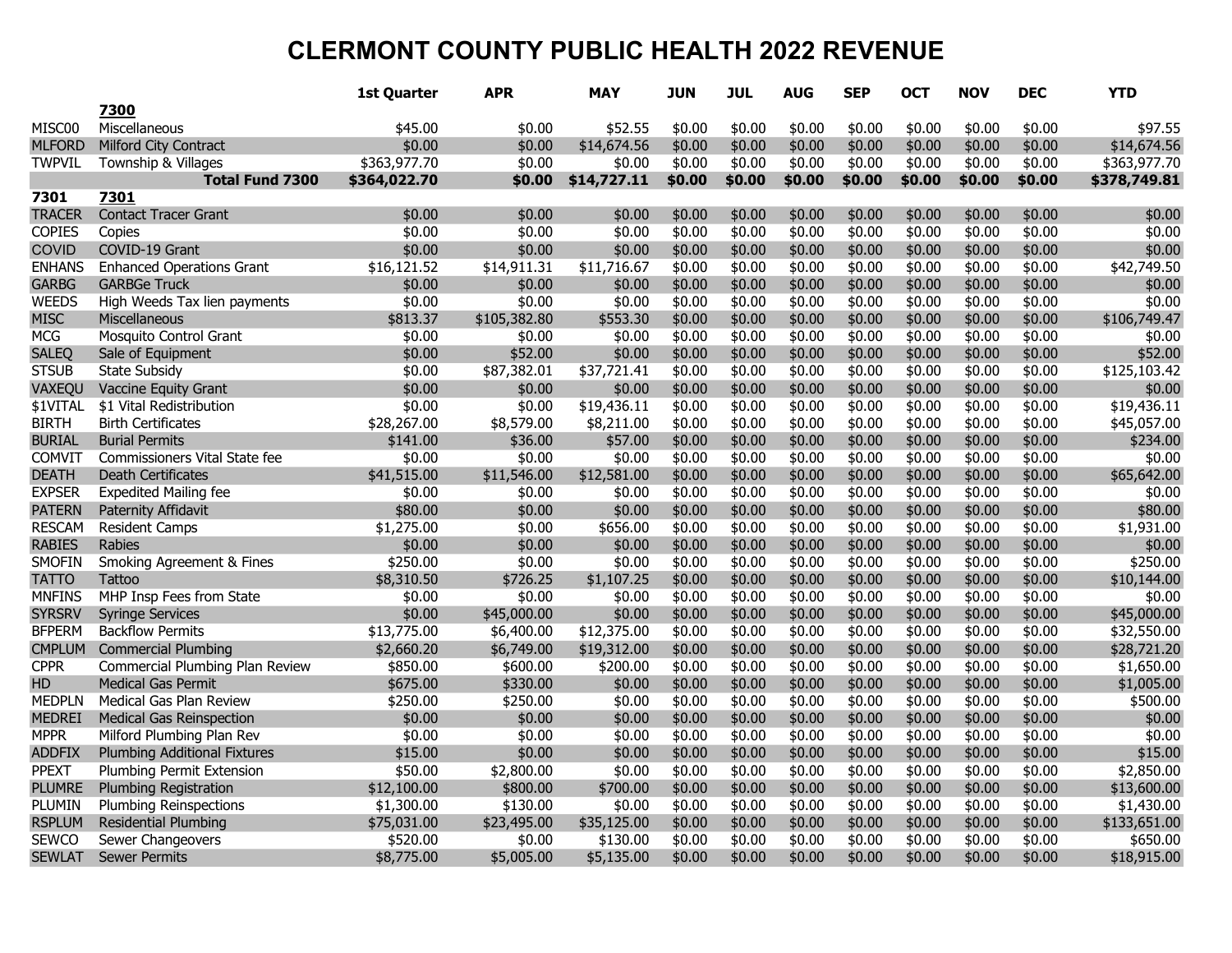|               |                                                     | <b>1st Quarter</b> | <b>APR</b>                | <b>MAY</b>  | <b>JUN</b> | <b>JUL</b> | <b>AUG</b> | <b>SEP</b> | <b>OCT</b> | <b>NOV</b> | <b>DEC</b> | <b>YTD</b>             |
|---------------|-----------------------------------------------------|--------------------|---------------------------|-------------|------------|------------|------------|------------|------------|------------|------------|------------------------|
| WHS           | <b>Water Heaters</b>                                | \$12,285.00        | \$4,355.00                | \$2,145.00  | \$0.00     | \$0.00     | \$0.00     | \$0.00     | \$0.00     | \$0.00     | \$0.00     | \$18,785.00            |
| <b>WLINE</b>  | <b>Water Line</b>                                   | \$6,165.00         | \$3,735.00                | \$3,645.00  | \$0.00     | \$0.00     | \$0.00     | \$0.00     | \$0.00     | \$0.00     | \$0.00     | \$13,545.00            |
| WLCNT         | Water Line Conversion                               | \$260.00           | \$260.00                  | \$130.00    | \$0.00     | \$0.00     | \$0.00     | \$0.00     | \$0.00     | \$0.00     | \$0.00     | \$650.00               |
| <b>WLREIN</b> | Water Line Reinspection                             | \$0.00             | \$0.00                    | \$0.00      | \$0.00     | \$0.00     | \$0.00     | \$0.00     | \$0.00     | \$0.00     | \$0.00     | \$0.00                 |
| <b>SRAF</b>   | Septic Rehab Administration Fee                     | \$0.00             | \$0.00                    | \$0.00      | \$0.00     | \$0.00     | \$0.00     | \$0.00     | \$0.00     | \$0.00     | \$0.00     | \$0.00                 |
| <b>WPCLFA</b> | <b>WPCLF Administration Fee</b>                     | \$0.00             | \$0.00                    | \$0.00      | \$0.00     | \$0.00     | \$0.00     | \$0.00     | \$0.00     | \$0.00     | \$0.00     | \$0.00                 |
| WPCLF         | <b>WPCLF Reimbursement</b>                          | \$19,400.00        | \$0.00                    | \$0.00      | \$0.00     | \$0.00     | \$0.00     | \$0.00     | \$0.00     | \$0.00     | \$0.00     | \$19,400.00            |
| <b>SEPPRO</b> | <b>WPCLF Revolving Loan</b>                         | \$0.00             | \$0.00                    | \$0.00      | \$0.00     | \$0.00     | \$0.00     | \$0.00     | \$0.00     | \$0.00     | \$0.00     | \$0.00                 |
|               | <b>Total Fund 7301</b>                              | \$250,884.59       | \$328,524.37 \$170,936.74 |             | \$0.00     | \$0.00     | \$0.00     | \$0.00     | \$0.00     | \$0.00     | \$0.00     | \$750,345.70           |
| 7310          | 7310                                                |                    |                           |             |            |            |            |            |            |            |            |                        |
| <b>FSOLIC</b> | <b>FSO License</b>                                  | \$213,470.56       | \$12,297.51               | \$6,535.88  | \$0.00     | \$0.00     | \$0.00     | \$0.00     | \$0.00     | \$0.00     | \$0.00     | \$232,303.95           |
| <b>FSOPLN</b> | <b>FSO Plan Review</b>                              | \$2,680.00         | \$870.00                  | \$2,060.00  | \$0.00     | \$0.00     | \$0.00     | \$0.00     | \$0.00     | \$0.00     | \$0.00     | \$5,610.00             |
| <b>MOBLIC</b> | Mobile License                                      | \$5,375.00         | \$1,997.00                | \$878.00    | \$0.00     | \$0.00     | \$0.00     | \$0.00     | \$0.00     | \$0.00     | \$0.00     | \$8,250.00             |
| <b>PERTRG</b> | Person in Charge Training                           | \$0.00             | \$0.00                    | \$0.00      | \$0.00     | \$0.00     | \$0.00     | \$0.00     | \$0.00     | \$0.00     | \$0.00     | \$0.00                 |
| <b>SRVSAF</b> | ServSafe                                            | \$0.00             | \$0.00                    | \$0.00      | \$0.00     | \$0.00     | \$0.00     | \$0.00     | \$0.00     | \$0.00     | \$0.00     | \$0.00                 |
| <b>TMPFOO</b> | <b>Temporary Food Licenses</b>                      | \$341.00           | \$527.00                  | \$744.00    | \$0.00     | \$0.00     | \$0.00     | \$0.00     | \$0.00     | \$0.00     | \$0.00     | \$1,612.00             |
| <b>VNDING</b> | Vending                                             | \$893.17           | \$0.00                    | \$0.00      | \$0.00     | \$0.00     | \$0.00     | \$0.00     | \$0.00     | \$0.00     | \$0.00     | \$893.17               |
|               | 2020 Salary Reimbursement<br><b>Total Fund 7310</b> | \$222,759.73       | \$15,691.51               | \$10,217.88 | \$0.00     | \$0.00     | \$0.00     | \$0.00     | \$0.00     | \$0.00     | \$0.00     | \$0.00<br>\$248,669.12 |
| 7312          | 7312                                                |                    |                           |             |            |            |            |            |            |            |            |                        |
|               | Dividend Refund                                     |                    |                           |             |            |            |            |            |            |            |            | \$0.00                 |
| <b>SLDWST</b> | Solid Waste                                         | \$4,900.00         | \$0.00                    | \$0.00      | \$0.00     | \$0.00     | \$0.00     | \$0.00     | \$0.00     | \$0.00     | \$0.00     | \$4,900.00             |
|               | <b>Total Fund 7312</b>                              | \$4,900.00         | \$0.00                    | \$0.00      | \$0.00     | \$0.00     | \$0.00     | \$0.00     | \$0.00     | \$0.00     | \$0.00     | \$4,900.00             |
| 7314          | 7314                                                | \$0.00             |                           |             |            |            |            |            |            |            |            |                        |
| <b>PRVWTR</b> | <b>Private Water Permit</b>                         | \$946.50           | \$769.00                  | \$1,622.00  | \$0.00     | \$0.00     | \$0.00     | \$0.00     | \$0.00     | \$0.00     | \$0.00     | \$3,337.50             |
| <b>LOANPW</b> | Loan                                                | \$80.00            | \$0.00                    | \$0.00      | \$0.00     | \$0.00     | \$0.00     | \$0.00     | \$0.00     | \$0.00     | \$0.00     | \$80.00                |
| <b>VARIPW</b> | <b>PW Variance</b>                                  | \$0.00             | \$0.00                    | \$0.00      | \$0.00     | \$0.00     | \$0.00     | \$0.00     | \$0.00     | \$0.00     | \$0.00     | \$0.00                 |
| <b>WATHAU</b> | <b>Water Truck</b>                                  | \$0.00             | \$0.00                    | \$0.00      | \$0.00     | \$0.00     | \$0.00     | \$0.00     | \$0.00     | \$0.00     | \$0.00     | \$0.00                 |
|               | Dividend Refund                                     |                    |                           |             |            |            |            |            |            |            |            | \$0.00                 |
| <b>WTRSMP</b> | <b>Water Sample</b>                                 | \$365.00           | \$145.00                  | \$140.00    | \$0.00     | \$0.00     | \$0.00     | \$0.00     | \$0.00     | \$0.00     | \$0.00     | \$650.00               |
|               | <b>Total Fund 7314</b>                              | \$1,391.50         | \$914.00                  | \$1,762.00  | \$0.00     | \$0.00     | \$0.00     | \$0.00     | \$0.00     | \$0.00     | \$0.00     | \$4,067.50             |
| 7315          | 7315                                                |                    |                           |             |            |            |            |            |            |            |            |                        |
|               | Dividend Refund                                     |                    |                           |             |            |            |            |            |            |            |            | \$0.00                 |
| <b>BCMH</b>   | <b>BCMH</b>                                         | \$2,550.00         | \$210.00                  | \$260.00    | \$0.00     | \$0.00     | \$0.00     | \$0.00     | \$0.00     | \$0.00     | \$0.00     | \$3,020.00             |
|               | <b>Total Fund 7315</b>                              | \$2,550.00         | \$210.00                  | \$260.00    | \$0.00     | \$0.00     | \$0.00     | \$0.00     | \$0.00     | \$0.00     | \$0.00     | \$3,020.00             |
| 7316          | 7316                                                |                    |                           |             |            |            |            |            |            |            |            |                        |
| SWIMLI        | Dividend Refund                                     | \$0.00             | \$38,940.00               | \$19,760.50 | \$0.00     | \$0.00     | \$0.00     | \$0.00     | \$0.00     | \$0.00     | \$0.00     | \$0.00<br>\$58,700.50  |
|               | <b>Swimming Pool</b><br><b>Total Fund 7316</b>      | \$0.00             | \$38,940.00               | \$19,760.50 | \$0.00     | \$0.00     | \$0.00     | \$0.00     | \$0.00     | \$0.00     | \$0.00     | \$58,700.50            |
| 7319          | 7319                                                |                    |                           |             |            |            |            |            |            |            |            |                        |
| <b>REBATE</b> | Vaccine Rebate                                      | \$0.00             | \$76.33                   | \$0.00      | \$0.00     | \$0.00     | \$0.00     | \$0.00     | \$0.00     | \$0.00     | \$0.00     | \$76.33                |
| <b>MAC</b>    | <b>MAC</b>                                          | \$17,538.83        | \$0.00                    | \$0.00      | \$0.00     | \$0.00     | \$0.00     | \$0.00     | \$0.00     | \$0.00     | \$0.00     | \$17,538.83            |
| <b>SLFPAY</b> | Self Pay                                            | \$60.00            | \$2,136.00                | \$1,987.95  | \$0.00     | \$0.00     | \$0.00     | \$0.00     | \$0.00     | \$0.00     | \$0.00     | \$4,183.95             |
|               |                                                     |                    |                           |             |            |            |            |            |            |            |            |                        |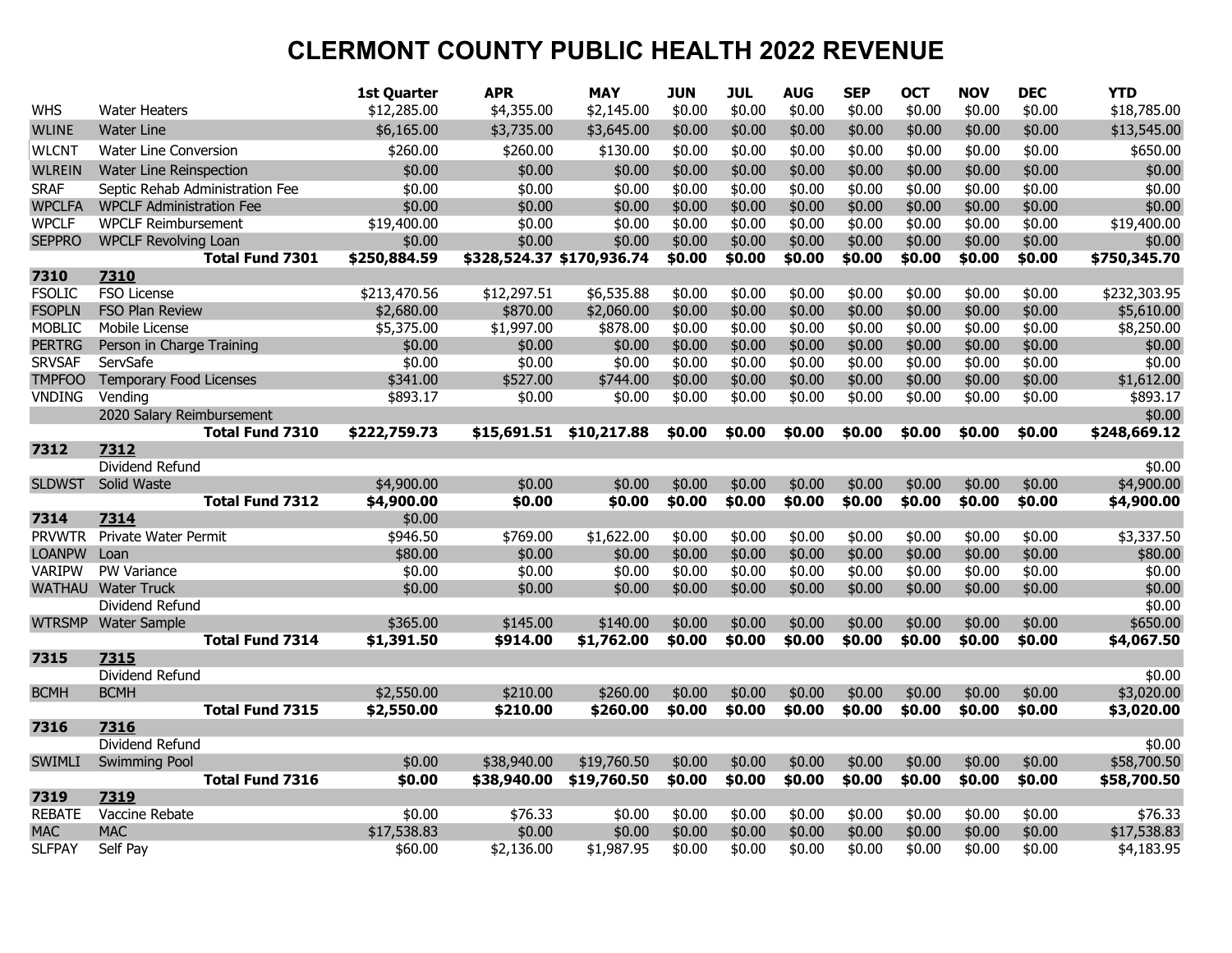|               |                                    | 1st Quarter  | <b>APR</b>   | <b>MAY</b>  | <b>JUN</b> | JUL    | <b>AUG</b> | <b>SEP</b> | <b>OCT</b> | <b>NOV</b> | <b>DEC</b> | <b>YTD</b>   |
|---------------|------------------------------------|--------------|--------------|-------------|------------|--------|------------|------------|------------|------------|------------|--------------|
| <b>PVTINS</b> | Private Insurance                  | \$938.72     | \$376.15     | \$484.71    | \$0.00     | \$0.00 | \$0.00     | \$0.00     | \$0.00     | \$0.00     | \$0.00     | \$1,799.58   |
| <b>MEDCAD</b> | Medicaid                           | \$629.72     | \$227.12     | \$239.85    | \$0.00     | \$0.00 | \$0.00     | \$0.00     | \$0.00     | \$0.00     | \$0.00     | \$1,096.69   |
| <b>MISCNU</b> | <b>Preventive Miscellaneous</b>    | \$9,293.31   | \$0.00       | \$0.00      | \$0.00     | \$0.00 | \$0.00     | \$0.00     | \$0.00     | \$0.00     | \$0.00     | \$9,293.31   |
|               | 2020 Salary Reimbursement          |              |              |             |            |        |            |            |            |            |            | \$0.00       |
|               | Total Fund 7319                    | \$28,460.58  | \$2,815.60   | \$2,712.51  | \$0.00     | \$0.00 | \$0.00     | \$0.00     | \$0.00     | \$0.00     | \$0.00     | \$33,988.69  |
| 7320          | 7320                               |              |              |             |            |        |            |            |            |            |            |              |
|               | Dividend Refund                    |              |              |             |            |        |            |            |            |            |            | \$0.00       |
| <b>TBCOM</b>  | <b>TB Contract</b>                 | \$22,500.00  | \$0.00       | \$0.00      | \$0.00     | \$0.00 | \$0.00     | \$0.00     | \$0.00     | \$0.00     | \$0.00     | \$22,500.00  |
|               | <b>Total Fund 7320</b>             | \$22,500.00  | \$0.00       | \$0.00      | \$0.00     | \$0.00 | \$0.00     | \$0.00     | \$0.00     | \$0.00     | \$0.00     | \$22,500.00  |
| 7322          | 7322                               |              |              |             |            |        |            |            |            |            |            |              |
|               | Dividend Refund                    |              |              |             |            |        |            |            |            |            |            | \$0.00       |
| PHHSIP        | PHHS Grant                         | \$17,850.00  | \$33,601.00  | \$0.00      | \$0.00     | \$0.00 | \$0.00     | \$0.00     | \$0.00     | \$0.00     | \$0.00     | \$51,451.00  |
|               | <b>Total Fund 7322</b>             | \$17,850.00  | \$33,601.00  | \$0.00      | \$0.00     | \$0.00 | \$0.00     | \$0.00     | \$0.00     | \$0.00     | \$0.00     | \$51,451.00  |
| 7323          | 7323                               |              |              |             |            |        |            |            |            |            |            |              |
|               | Sale of Equipment                  |              |              |             |            |        |            |            |            |            |            | \$59.00      |
| <b>PHEPGR</b> | Infrastructure - PHEP Grant        | \$1,203.00   | \$30,672.41  | \$0.00      | \$0.00     | \$0.00 | \$0.00     | \$0.00     | \$0.00     | \$0.00     | \$0.00     | \$31,875.41  |
|               | Total Fund 7323                    | \$1,262.00   | \$30,672.41  | \$0.00      | \$0.00     | \$0.00 | \$0.00     | \$0.00     | \$0.00     | \$0.00     | \$0.00     | \$31,934.41  |
| 7324          | 7324                               |              |              |             |            |        |            |            |            |            |            |              |
|               | Dividend Refund                    |              |              |             |            |        |            |            |            |            |            | \$0.00       |
| WIC17         | <b>WIC Grant</b>                   | \$139,327.60 | \$137,415.07 | \$0.00      | \$0.00     | \$0.00 | \$0.00     | \$0.00     | \$0.00     | \$0.00     | \$0.00     | \$276,742.67 |
|               | <b>Total Fund 7324</b>             | \$139,327.60 | \$137,415.07 | \$0.00      | \$0.00     | \$0.00 | \$0.00     | \$0.00     | \$0.00     | \$0.00     | \$0.00     | \$276,742.67 |
| 7326          | 7326                               |              |              |             |            |        |            |            |            |            |            |              |
| <b>BSALAT</b> | <b>BSA Late Fees</b>               | \$288.00     | \$120.00     | \$216.00    | \$0.00     | \$0.00 | \$0.00     | \$0.00     | \$0.00     | \$0.00     | \$0.00     | \$624.00     |
| <b>BSALEI</b> | <b>BSA Tax Lien payments</b>       | \$0.00       | \$725.90     | \$0.00      | \$0.00     | \$0.00 | \$0.00     | \$0.00     | \$0.00     | \$0.00     | \$0.00     | \$725.90     |
| <b>BSAPER</b> | <b>BSA Permits</b>                 | \$56,076.00  | \$21,016.00  | \$19,196.00 | \$0.00     | \$0.00 | \$0.00     | \$0.00     | \$0.00     | \$0.00     | \$0.00     | \$96,288.00  |
| <b>BSAREI</b> | <b>BSA</b> Reinspections           | \$9,831.00   | \$3,825.00   | \$3,645.00  | \$0.00     | \$0.00 | \$0.00     | \$0.00     | \$0.00     | \$0.00     | \$0.00     | \$17,301.00  |
| <b>NPDES</b>  | NPDES Sample Fee                   | \$2,975.00   | \$233.00     | \$175.00    | \$0.00     | \$0.00 | \$0.00     | \$0.00     | \$0.00     | \$0.00     | \$0.00     | \$3,383.00   |
| PHN           | PHN Sample Fee                     | \$71.60      | \$0.00       | \$0.00      | \$0.00     | \$0.00 | \$0.00     | \$0.00     | \$0.00     | \$0.00     | \$0.00     | \$71.60      |
| <b>ACCLTR</b> | <b>Accessory Structure Letter</b>  | \$820.00     | \$580.00     | \$500.00    | \$0.00     | \$0.00 | \$0.00     | \$0.00     | \$0.00     | \$0.00     | \$0.00     | \$1,900.00   |
| <b>ACCSTR</b> | Septic Accessory                   | \$2,380.00   | \$980.00     | \$1,240.00  | \$0.00     | \$0.00 | \$0.00     | \$0.00     | \$0.00     | \$0.00     | \$0.00     | \$4,600.00   |
| <b>SFDSFD</b> | SFD to SFD                         | \$1,250.00   | \$250.00     | \$250.00    | \$0.00     | \$0.00 | \$0.00     | \$0.00     | \$0.00     | \$0.00     | \$0.00     | \$1,750.00   |
| <b>SEWALT</b> | <b>Alteration Permit</b>           | \$940.00     | \$470.00     | \$235.00    | \$0.00     | \$0.00 | \$0.00     | \$0.00     | \$0.00     | \$0.00     | \$0.00     | \$1,645.00   |
| <b>SEWAPP</b> | Sewage/Application                 | \$12,600.00  | \$4,500.00   | \$4,500.00  | \$0.00     | \$0.00 | \$0.00     | \$0.00     | \$0.00     | \$0.00     | \$0.00     | \$21,600.00  |
| <b>SEWNEW</b> | Sewage Permits                     | \$3,668.00   | \$1,572.00   | \$3,144.00  | \$0.00     | \$0.00 | \$0.00     | \$0.00     | \$0.00     | \$0.00     | \$0.00     | \$8,384.00   |
| <b>SEWARM</b> | <b>Remediation Application</b>     | \$3,600.00   | \$1,800.00   | \$900.00    | \$0.00     | \$0.00 | \$0.00     | \$0.00     | \$0.00     | \$0.00     | \$0.00     | \$6,300.00   |
| <b>SEWPRM</b> | <b>Remediation Permit</b>          | \$485.00     | \$1,940.00   | \$1,455.00  | \$0.00     | \$0.00 | \$0.00     | \$0.00     | \$0.00     | \$0.00     | \$0.00     | \$3,880.00   |
| <b>GWRAPP</b> | Gray Water Recycling Application   | \$0.00       | \$0.00       | \$0.00      | \$0.00     | \$0.00 | \$0.00     | \$0.00     | \$0.00     | \$0.00     | \$0.00     | \$0.00       |
| <b>GWRPTI</b> | Gray Water Recycling Permit        | \$0.00       | \$0.00       | \$0.00      | \$0.00     | \$0.00 | \$0.00     | \$0.00     | \$0.00     | \$0.00     | \$0.00     | \$0.00       |
| <b>SEWRED</b> | Redesian                           | \$0.00       | \$0.00       | \$0.00      | \$0.00     | \$0.00 | \$0.00     | \$0.00     | \$0.00     | \$0.00     | \$0.00     | \$0.00       |
| <b>SEWREI</b> | Sewage Permit Reinspections        | \$0.00       | \$0.00       | \$0.00      | \$0.00     | \$0.00 | \$0.00     | \$0.00     | \$0.00     | \$0.00     | \$0.00     | \$0.00       |
| <b>SEPABD</b> | Septic Tank Abandonment Permit     | \$150.00     | \$25.00      | \$50.00     | \$0.00     | \$0.00 | \$0.00     | \$0.00     | \$0.00     | \$0.00     | \$0.00     | \$225.00     |
| ONSITE        | Onsite System Educational Training | \$75.00      | \$0.00       | \$150.00    | \$0.00     | \$0.00 | \$0.00     | \$0.00     | \$0.00     | \$0.00     | \$0.00     | \$225.00     |
| <b>HOCTRN</b> | Homeowner/Contractor Training      | \$0.00       | \$0.00       | \$0.00      | \$0.00     | \$0.00 | \$0.00     | \$0.00     | \$0.00     | \$0.00     | \$0.00     | \$0.00       |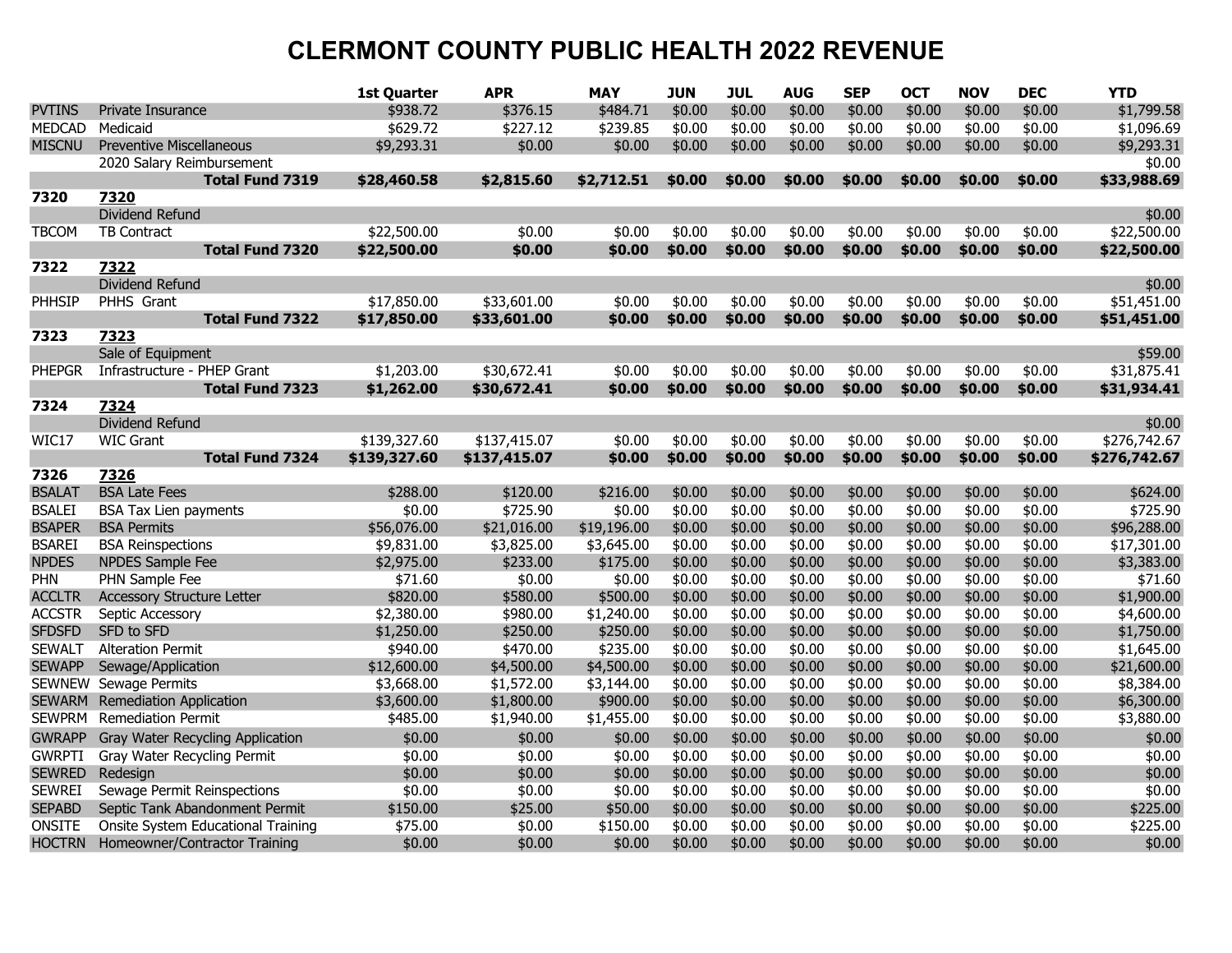|                    |                                   | <b>1st Quarter</b>             | <b>APR</b>                | <b>MAY</b>  | <b>JUN</b> | <b>JUL</b> | <b>AUG</b> | <b>SEP</b> | <b>OCT</b> | <b>NOV</b> | <b>DEC</b> | <b>YTD</b>                     |
|--------------------|-----------------------------------|--------------------------------|---------------------------|-------------|------------|------------|------------|------------|------------|------------|------------|--------------------------------|
| LOSEWA             | Loan/Sewage                       | \$1,250.00                     | \$250.00                  | \$250.00    | \$0.00     | \$0.00     | \$0.00     | \$0.00     | \$0.00     | \$0.00     | \$0.00     | \$1,750.00                     |
| <b>LOANRE</b>      | Loan Reinspection                 | \$0.00                         | \$0.00                    | \$0.00      | \$0.00     | \$0.00     | \$0.00     | \$0.00     | \$0.00     | \$0.00     | \$0.00     | \$0.00                         |
| <b>PLAT</b>        | <b>Plat Review</b>                | \$1,250.00                     | \$0.00                    | \$2,750.00  | \$0.00     | \$0.00     | \$0.00     | \$0.00     | \$0.00     | \$0.00     | \$0.00     | \$4,000.00                     |
| <b>SEPTAG</b>      | Scavengers                        | \$3,050.00                     | \$50.00                   | \$150.00    | \$0.00     | \$0.00     | \$0.00     | \$0.00     | \$0.00     | \$0.00     | \$0.00     | \$3,250.00                     |
| <b>SEWAGE</b>      | Sewage Registration               | \$4,900.00                     | \$600.00                  | \$100.00    | \$0.00     | \$0.00     | \$0.00     | \$0.00     | \$0.00     | \$0.00     | \$0.00     | \$5,600.00                     |
| <b>VARIAN</b>      | Septic Variance                   | \$300.00                       | \$100.00                  | \$200.00    | \$0.00     | \$0.00     | \$0.00     | \$0.00     | \$0.00     | \$0.00     | \$0.00     | \$600.00                       |
| <b>BLKWTR</b>      | Black Water Holding Tank Variance | \$400.00                       | \$200.00                  | \$400.00    | \$0.00     | \$0.00     | \$0.00     | \$0.00     | \$0.00     | \$0.00     | \$0.00     | \$1,000.00                     |
| <b>SEPFIN</b>      | <b>Septic Fines</b>               | \$0.00                         | \$0.00                    | \$0.00      | \$0.00     | \$0.00     | \$0.00     | \$0.00     | \$0.00     | \$0.00     | \$0.00     | \$0.00                         |
| MISC <sub>26</sub> | Water & Waste Misc.               | \$0.00                         | \$0.00                    | \$42.00     | \$0.00     | \$0.00     | \$0.00     | \$0.00     | \$0.00     | \$0.00     | \$0.00     | \$42.00                        |
|                    | 2020 Salary Reimbursement         |                                |                           |             |            |            |            |            |            |            |            | \$0.00                         |
|                    | <b>Total Fund 7326</b>            | \$106,359.60                   | \$39,236.90               | \$39,548.00 | \$0.00     | \$0.00     | \$0.00     | \$0.00     | \$0.00     | \$0.00     | \$0.00     | \$185,144.50                   |
| 7329               | 7329                              |                                |                           |             |            |            |            |            |            |            |            |                                |
|                    | Dividend Refund                   |                                |                           |             |            |            |            |            |            |            |            | \$0.00                         |
| <b>RECVEH</b>      | Camp/RV License                   | \$0.00                         | \$7,445.00                | \$0.00      | \$0.00     | \$0.00     | \$0.00     | \$0.00     | \$0.00     | \$0.00     | \$0.00     | \$7,445.00                     |
|                    | Total fund 7329                   | \$0.00                         | \$7,445.00                | \$0.00      | \$0.00     | \$0.00     | \$0.00     | \$0.00     | \$0.00     | \$0.00     | \$0.00     | \$7,445.00                     |
| 7330               | 7330                              |                                |                           |             |            |            |            |            |            |            |            |                                |
|                    | Cash Advance                      | \$0.00                         | \$80,000.00               |             |            |            |            |            |            |            |            | \$80,000.00                    |
| <b>CNGRNT</b>      | <b>COVID-19 Vaccination Grant</b> | \$0.00                         | \$0.00                    | \$30,501.50 | \$0.00     | \$0.00     | \$0.00     | \$0.00     | \$0.00     | \$0.00     | \$0.00     | \$30,501.50                    |
| 007330             | Wrokforce Development Grant       | \$31,344.60                    | \$39,582.77               | \$0.00      | \$0.00     | \$0.00     | \$0.00     | \$0.00     | \$0.00     | \$0.00     | \$0.00     | \$70,927.37                    |
|                    | <b>Total fund 7330</b>            | \$31,344.60                    | \$119,582.77              | \$30,501.50 | \$0.00     | \$0.00     | \$0.00     | \$0.00     | \$0.00     | \$0.00     | \$0.00     | \$181,428.87                   |
|                    | <b>Grand Total</b>                | \$1,193,612.90                 | \$755,048.63 \$290,426.24 |             | \$0.00     | \$0.00     | \$0.00     | \$0.00     | \$0.00     | \$0.00     | \$0.00     | \$2,239,087.77                 |
|                    |                                   |                                |                           |             |            |            |            |            |            |            |            |                                |
|                    | <b>DIVISION TOTALS:</b>           |                                |                           |             |            |            |            |            |            |            |            |                                |
|                    | <b>ADMINISTRATION</b>             | \$455,034.19                   | \$287,634.29              | \$69,383.58 | \$0.00     | \$0.00     | \$0.00     | \$0.00     | \$0.00     | \$0.00     | \$0.00     | \$812,052.06                   |
|                    | <b>PLUMBING</b>                   | \$79,838.50                    | \$153,321.26              | \$79,769.77 | \$0.00     | \$0.00     | \$0.00     | \$0.00     | \$0.00     | \$0.00     | \$0.00     | \$312,929.53                   |
|                    |                                   |                                |                           |             |            |            |            |            |            |            |            |                                |
|                    | <b>ENVIRONMENTAL</b>              | \$240,969.93                   | \$76,405.51               | \$61,865.38 | \$0.00     | \$0.00     | \$0.00     | \$0.00     | \$0.00     | \$0.00     | \$0.00     | \$379,240.82                   |
|                    | <b>WATER &amp; WASTE</b>          | \$187,682.10                   | \$63,645.90               | \$76,435.00 | \$0.00     | \$0.00     | \$0.00     | \$0.00     | \$0.00     | \$0.00     | \$0.00     | \$327,763.00                   |
|                    | <b>NURSING</b>                    | \$230,088.18<br>\$1,193,612.90 | \$174,041.67              | \$2,972.51  | \$0.00     | \$0.00     | \$0.00     | \$0.00     | \$0.00     | \$0.00     | \$0.00     | \$407,102.36<br>\$2,239,087.77 |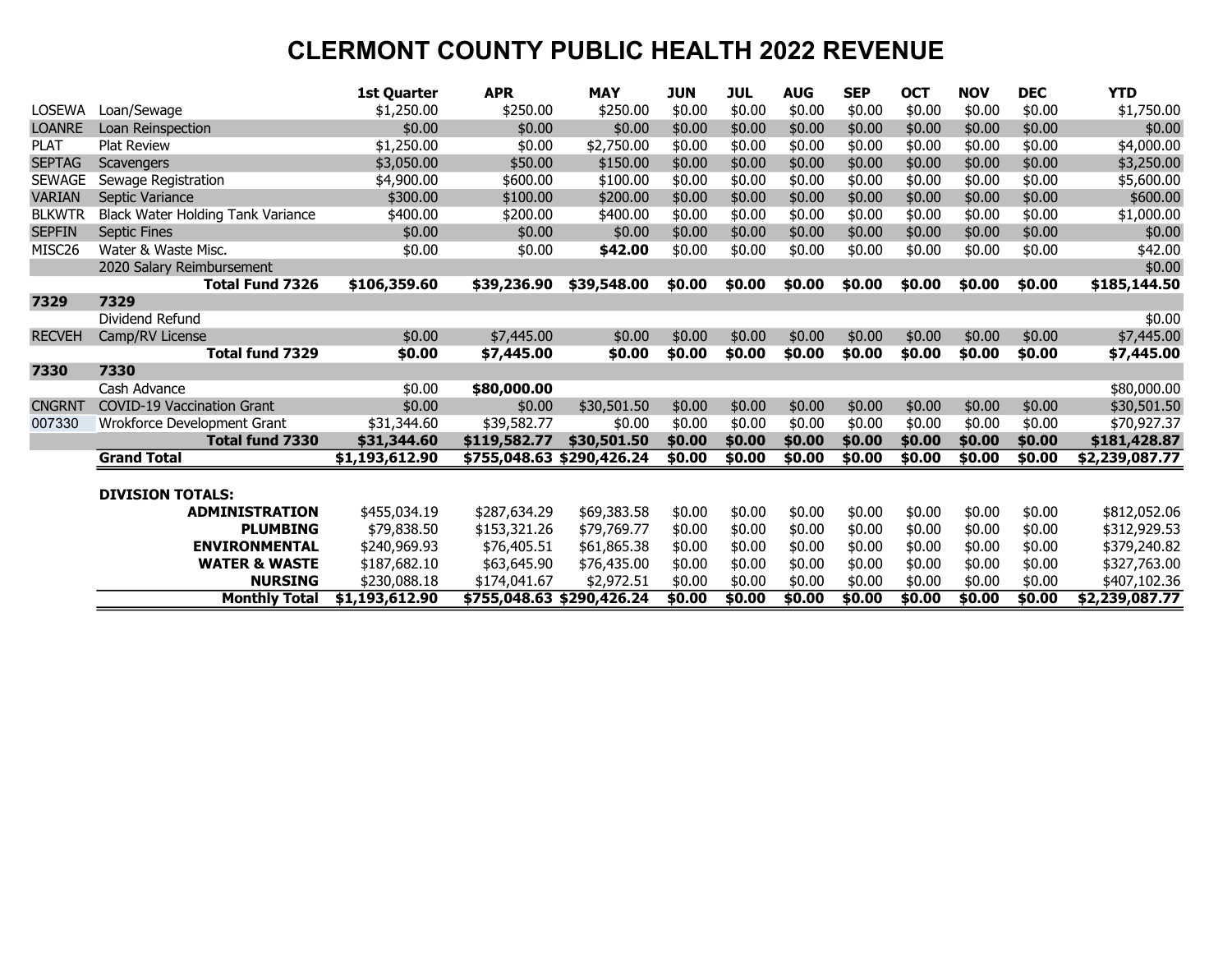|                             | Q <sub>1</sub> | Q2                        |             | <b>Grand Total</b> |
|-----------------------------|----------------|---------------------------|-------------|--------------------|
| <b>Fund/Category</b>        |                | <b>April</b>              | <b>May</b>  |                    |
| 7300 - HEALTH DISTRICT      | \$181,866.64   | \$70,116.54               | \$71,554.47 | \$323,537.65       |
| Salary                      | \$121,242.12   | \$49,553.97               | \$50,123.43 | \$220,919.52       |
| <b>Benefits</b>             | \$39,346.55    | \$16,546.16               | \$16,676.71 | \$72,569.42        |
| <b>Purchased Services</b>   | \$21,277.97    | \$4,016.41                | \$4,754.33  | \$30,048.71        |
| 7301 - ENVIRONMENTAL HEALTH |                | \$377,986.02 \$208,430.20 | \$54,441.95 | \$640,858.17       |
| Salary                      | \$215,259.26   | \$53,908.41               | \$32,585.75 | \$301,753.42       |
| <b>Benefits</b>             | \$60,864.79    | \$15,998.79               | \$10,904.11 | \$87,767.69        |
| <b>Purchased Services</b>   |                | \$101,861.97 \$138,523.00 | \$10,952.09 | \$251,337.06       |
| 7310 - FOOD SERVICE         | \$61,929.01    | \$39,841.28               | \$22,164.25 | \$123,934.54       |
| Salary                      | \$40,802.34    | \$13,373.84               | \$13,432.33 | \$67,608.51        |
| <b>Benefits</b>             | \$14,792.13    | \$5,489.71                | \$5,500.23  | \$25,782.07        |
| <b>Purchased Services</b>   | \$6,334.54     | \$20,977.73               | \$3,231.69  | \$30,543.96        |
| 7312 - SOLID WASTE          | \$2,501.31     | \$0.46                    | \$0.46      | \$2,502.23         |
| Salary                      | \$1.14         | \$0.40                    | \$0.40      | \$1.94             |
| <b>Benefits</b>             | \$0.17         | \$0.06                    | \$0.06      | \$0.29             |
| <b>Purchased Services</b>   | \$2,500.00     | \$0.00                    | \$0.00      | \$2,500.00         |
| 7314 - WATER SYSTEM         | \$3,166.76     | \$872.35                  | \$842.59    | \$4,881.70         |
| Salary                      | \$1,822.69     | \$593.66                  | \$611.88    | \$3,028.23         |
| <b>Benefits</b>             | \$672.07       | \$228.89                  | \$230.71    | \$1,131.67         |
| <b>Purchased Services</b>   | \$672.00       | \$49.80                   | \$0.00      | \$721.80           |
| 7315 - BCMH                 | \$620.25       | \$66.73                   | \$120.61    | \$807.59           |
| Salary                      | \$0.00         | \$0.00                    | \$0.00      | \$0.00             |
| <b>Benefits</b>             | \$0.00         | \$0.00                    | \$0.00      | \$0.00             |
| <b>Purchased Services</b>   | \$620.25       | \$66.73                   | \$120.61    | \$807.59           |
| 7316 - SWIMMING POOL        | \$6,303.72     | \$2,134.93                | \$2,564.34  | \$11,002.99        |
| Salary                      | \$4,489.22     | \$1,514.15                | \$1,531.19  | \$7,534.56         |
| <b>Benefits</b>             | \$1,585.78     | \$603.79                  | \$603.09    | \$2,792.66         |
| <b>Purchased Services</b>   | \$228.72       | \$16.99                   | \$430.06    | \$675.77           |
| 7319 - PREVENTIVE HEALTH    | \$27,321.13    | \$3,412.43                | \$9,445.48  | \$40,179.04        |
| Salary                      | \$11,745.99    | \$3,804.70                | \$3,717.10  | \$19,267.79        |
| <b>Benefits</b>             | \$4,222.36     | \$1,259.88                | \$1,226.42  | \$6,708.66         |
| <b>Purchased Services</b>   | \$11,352.78    | (\$1,652.15)              | \$4,501.96  | \$14,202.59        |